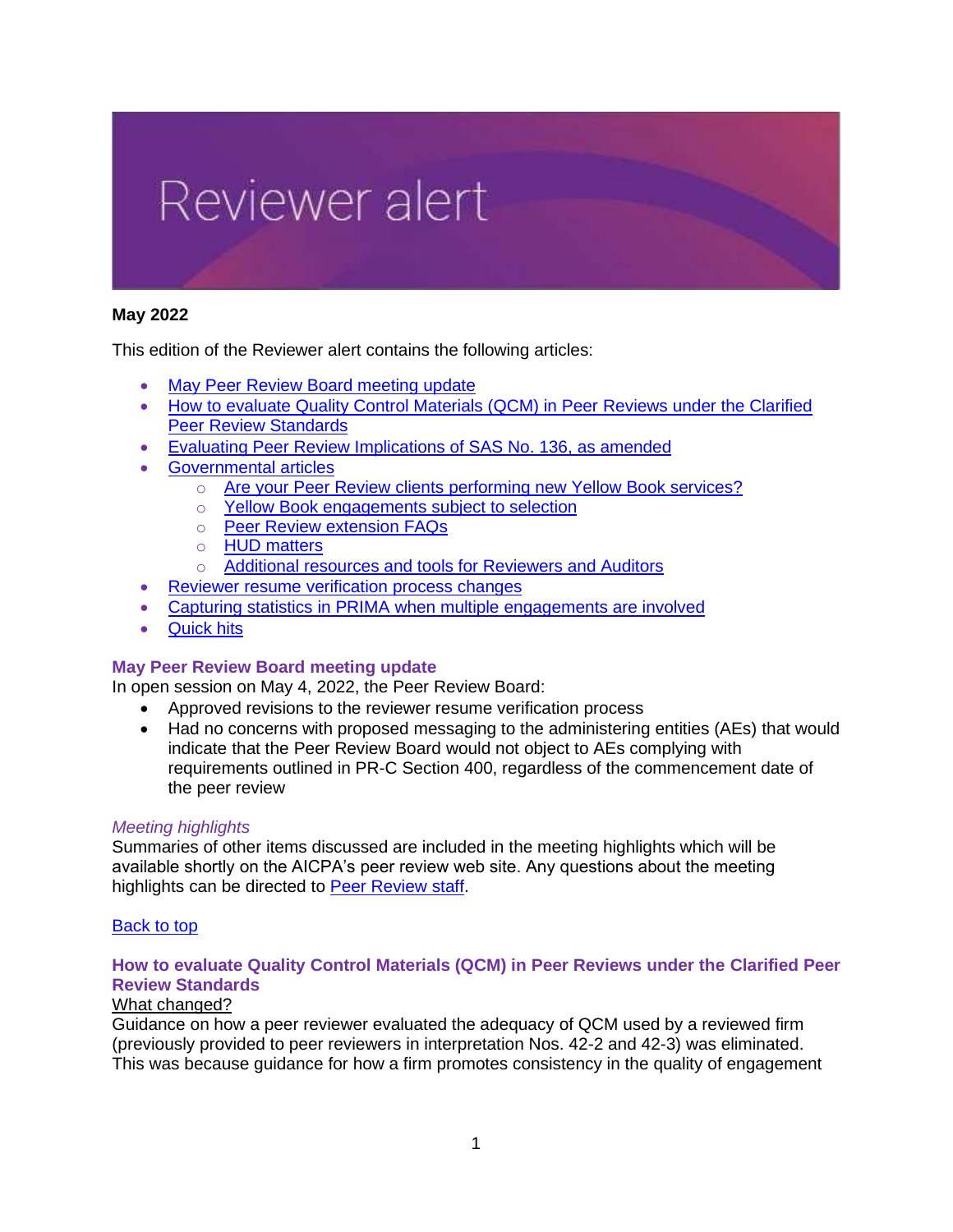performance is addressed in QC section 10, A Firm's System of Quality Control.<sup>12</sup> In response, peer review practice aids were updated to better align with QC section 10. For example:

- The *Guidelines for Testing Compliance With Quality Control Policies and Procedures* checklists (QC P&P) now ask the reviewer to:
	- o assess the firm's policies and procedures for use of the QCM, and
	- $\circ$  evaluate whether the firm's policies and procedures for use of the QCM are appropriately designed and implemented (this can be complemented by the evaluation of the firm's QCM during the review of engagements).
	- $\circ$  Determine if any additional optional procedures should be performed including:
		- determining whether the QCM used by the firm are appropriate for the firm and
		- requesting a copy of the practitioner's report or other documentation from the firm, evaluating scope and results of the procedures performed, and determining the extent to which the results can be relied upon to assist the firm in evaluating its QCM if the firm evaluates its QCM in part by referring to:
			- the results of a QCM review.
			- an examination under the Statements on Standards for Attestation Engagements (SSAEs),
			- some other engagement, or
			- other procedures.
- The *Summary Review Memorandum* (SRM) now asks the reviewer to:
	- $\circ$  describe the QCM used by the firm, if applicable, including the name of the provider, and to describe how the firm uses the QCM to promote consistency in the quality of engagement performance.

Guidance on performing and reporting on QCM reviews was eliminated from peer review guidance for similar reasons. QCM reviews that commenced prior to the effective date of the clarified PR standards will be the last QCM reviews accepted and made available on the [QCM](https://us.aicpa.org/interestareas/peerreview/community/nationalprc/qcmreviewresults)  [review results web page.](https://us.aicpa.org/interestareas/peerreview/community/nationalprc/qcmreviewresults) To replace QCM reviews, the AICPA is developing a new assertionbased examination performed under the SSAEs. Firms and peer reviewers could then use the results of these engagements to evaluate a firm's QCM. In mid-2022, proposed criteria for the examination will likely be exposed for:

- evaluating content of QCM as it relates to the relevant standards and interpretive guidance, and
- the description of the content of QCM.

The criteria form the benchmarks against which the practitioner performing the examination evaluates the QCM content and the related description. The AICPA also expects to issue a

<sup>1</sup> The QC section can be found in AICPA *Professional Standards*.

<sup>2</sup> The AICPA Auditing Standards Board (ASB) recently approved to issue as final the *Quality Management Standards<sup>2</sup>* including the standard, *A Firm's System of Quality Management* (SQMS No. 1) which addresses a firm's responsibilities to design, implement, and operate a system of quality management (QM) for its accounting and auditing practice. Some of the intellectual resources discussed in SQMS No. 1, including those made available through technological resources, are considered QCM (expected to be renamed QMM). Firms and peer reviewers will find additional guidance in the SQMS No.1 and expected implementation materials. Systems of quality management in compliance with the quality management standards are required to be designed and implemented by December 15, 2025.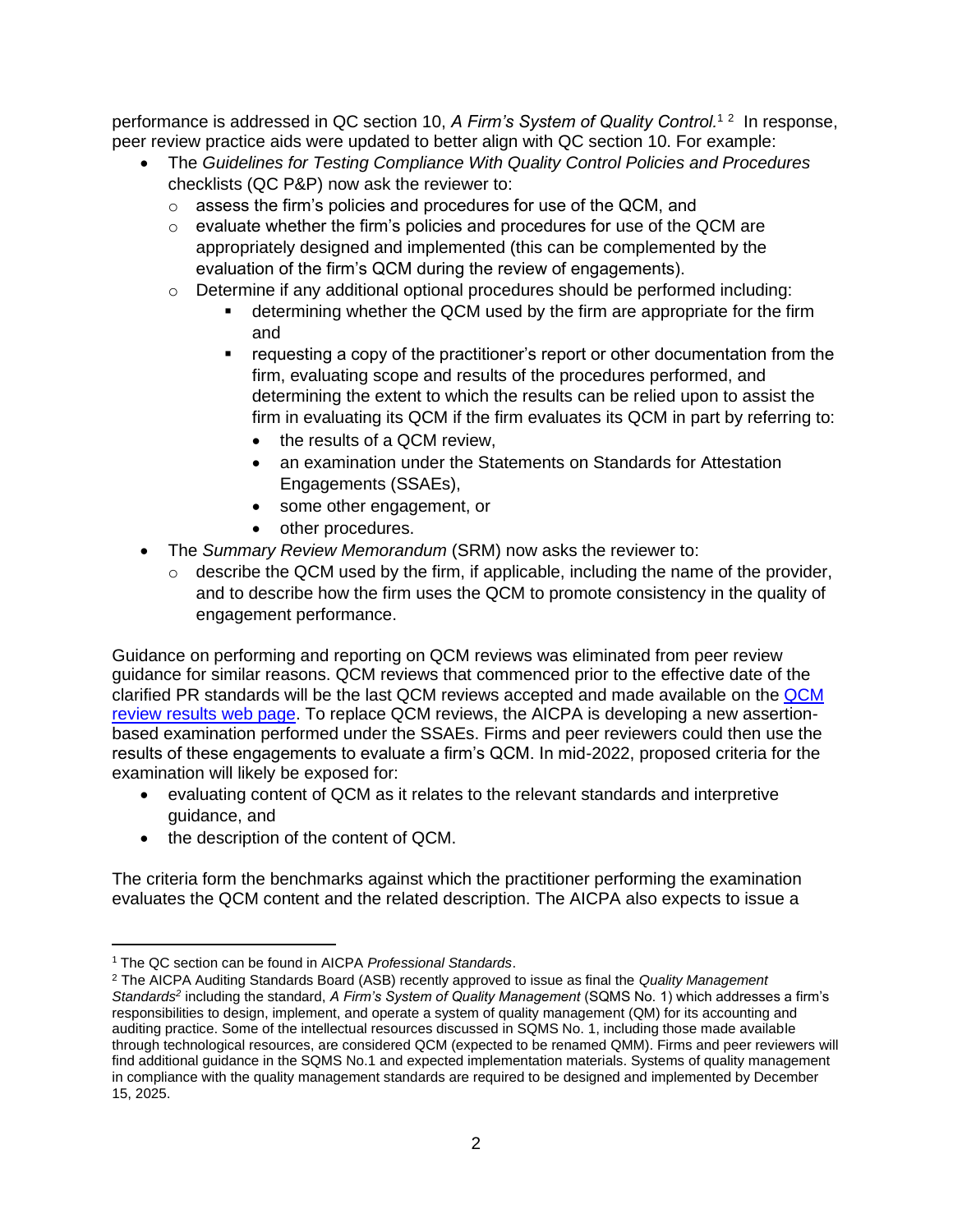guide to assist practitioners engaged to perform and report on QCM content and the related description.

Nothing precludes QCM providers from obtaining an examination on their QCM using criteria they developed, rather than those developed by the AICPA. Those examination results may also be used to evaluate a firm's QCM if the criteria used are relevant, objective, measurable and complete.

Peer reviewers should encourage their peer review clients to obtain those practitioner's examination reports directly from their QCM providers if they do not already do so.

#### Other resources and means to evaluate QCM in Peer Reviews

A firm and its peer reviewer may choose to use other resources and means to evaluate QCM when appropriate. For example, other means may be necessary when the QCM or an aspect of the QCM (such as the functionality of the technology) has not been subject to a QCM review, an examination or other type of engagement.

As an example of an "other means," a firm may perform its own measurement and evaluation of its QCM by reading the content of the QCM; comparing the QCM content to the relevant standards and interpretive guidance; comparing the relevant standards and interpretive guidance to the QCM content; and testing the QCM content by assuming a set of conditions and applying the QCM content to that set of conditions.

Finally, a firm could consider the QCM provider's experience in the industry and reputation in the market, consult with peers about the QCM, and consider the firm's previous experience using the QCM, including whether the firm's monitoring procedures and peer reviews identified deficiencies or engagements that were not in compliance with professional standards resulting from use of the QCM. A firm may also refer to QC section 10 and other relevant quality control or quality management standards and interpretive guidance for guidance on determining whether a resource such as QCM is appropriate for use in a firm's system of quality control or quality management.

#### **[Back to top](#page-0-2)**

#### <span id="page-2-0"></span>**Evaluating Peer Review Implications of SAS No. 136, as amended**

In addition to the items discussed in the **October 2021 Reviewer alert article**, peer review staff is anticipating questions on how to assess potential noncompliance with SAS No. 136, *Forming an Opinion and Reporting on Financial Statements of Employee Benefit Plans Subject to ERISA*, as amended, during a peer review, particularly as it relates to firm implementation. Please note that the information included herein should be considered in addition to the October 2021 Reviewer alert article, as some of the scenarios listed in that alert relate to requirements that are also included in AU-C section 703. As with most instances of noncompliance, peer reviewers should:

- Evaluate the specific circumstances of noncompliance with this professional standard on each peer review, both individually and in the aggregate, to determine whether to deem an engagement nonconforming.
- Consider whether a user, who would reasonably expect to rely on the financial statements, would be affected by noncompliance with the suite of new standards (this requires judgment as it is not expected for reviewers to be intimately familiar with all potential users of specific financial statements).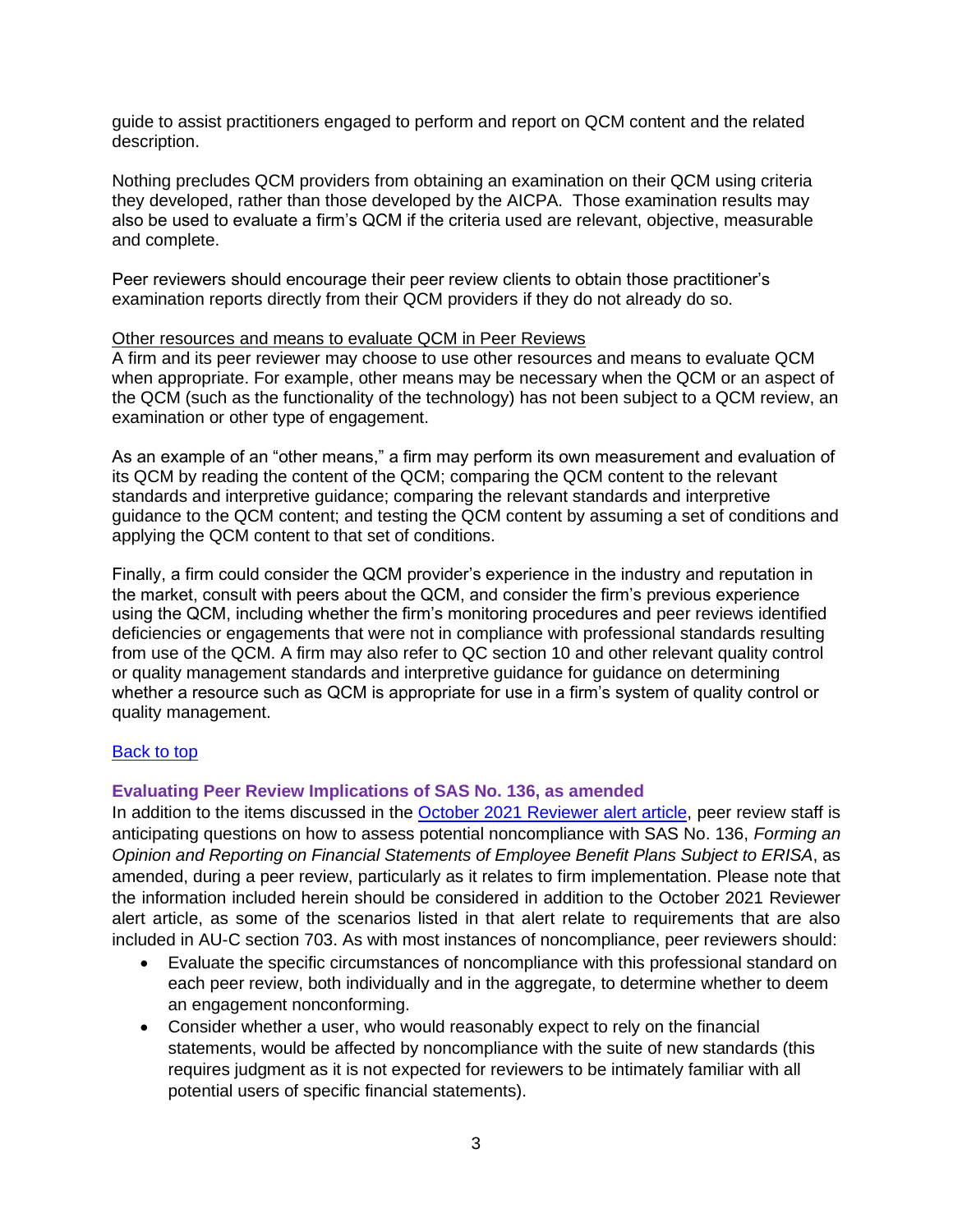The Peer Review Board recognizes that each peer review is unique and that reviewers need to exercise professional judgment when forming conclusions. In any case, the peer review standards require reviewers to consider identified issues individually and, in the aggregate, and to clearly document the basis of conclusions reached.

**As with any new standard, a complete failure to implement is generally deemed nonconforming.** Although not all-inclusive, the following table includes example scenarios that illustrate single instances of noncompliance with these new standards. The scenarios primarily relate to instances of reporting noncompliance, but peer reviewers should note that noncompliance with other requirements outlined in SAS No. 136, as amended, could also lead to a non-conforming engagement. As mentioned previously, the reviewer should consider whether multiple issues on the same engagement, such as in the scenarios below, would result in a nonconforming engagement.

<span id="page-3-0"></span>

| <b>Scenario</b>                                                                                                                                                                                                                                               | Nonconforming    | <b>Comments</b>                                                                                                                                                                                                                                                                                                                                                                                                                                                                                                                            |
|---------------------------------------------------------------------------------------------------------------------------------------------------------------------------------------------------------------------------------------------------------------|------------------|--------------------------------------------------------------------------------------------------------------------------------------------------------------------------------------------------------------------------------------------------------------------------------------------------------------------------------------------------------------------------------------------------------------------------------------------------------------------------------------------------------------------------------------------|
| The auditor did not use the new form<br>of report for an ERISA section<br>103(a)(3)(C) audit.                                                                                                                                                                 | Yes <sup>3</sup> | An expected user would likely be<br>misled if an auditor used the prior<br>year's limited scope auditor's<br>report.                                                                                                                                                                                                                                                                                                                                                                                                                       |
| The auditor's report is for an ERISA<br>Section 103(a)(3)(C) audit, however,<br>the entity issuing the certified<br>investment information is not a<br>qualified institution under DOL rules<br>and regulations or has provided an<br>improper certification. | Yes <sup>3</sup> | An expected user would likely be<br>misled by statements included in<br>the auditor's report when<br>investment information has not<br>been certified properly or was<br>certified by an entity that is not<br>qualified under DOL rules and<br>regulations. Additionally, an auditor<br>is not permitted to perform an<br>ERISA Section 103(a)(3)(C) audit<br>or issue an ERISA Section<br>$103(a)(3)(C)$ auditor's report when<br>the certifying institution is not a<br>qualified institution or when the<br>certification is improper. |
| The Scope and Nature of ERISA<br>Section 103(a)(3)(C) Audit section is<br>not presented first in the auditor's<br>report for an ERISA Section<br>$103(a)(3)(C)$ audit.                                                                                        | <b>No</b>        | An expected user would likely not<br>be misled by the report not being in<br>the same order as prescribed by<br>SAS No. 136, as amended.                                                                                                                                                                                                                                                                                                                                                                                                   |
| The auditor implemented SAS No.<br>136, as amended, and issued an<br>ERISA Section 103(a)(3)(C) report                                                                                                                                                        | Yes <sup>3</sup> | An expected user would likely be<br>misled by statements in the<br>auditor's report if the prior period is                                                                                                                                                                                                                                                                                                                                                                                                                                 |

<sup>&</sup>lt;sup>3</sup> Reviewers encountering this scenario would likely answer the relevant engagement checklist questions related to reporting as "No." While the final version of engagement checklist questions related to reporting in accordance with SAS No. 136, as amended, are still being finalized, similar questions related to complying with pre-SAS No. 136 reporting requirements are bolded. This indicates that the "No" answers by themselves are usually indicative of an engagement that has not been performed or reported on in accordance with professional standards in all material respects, although this does not preclude professional judgment from being applied.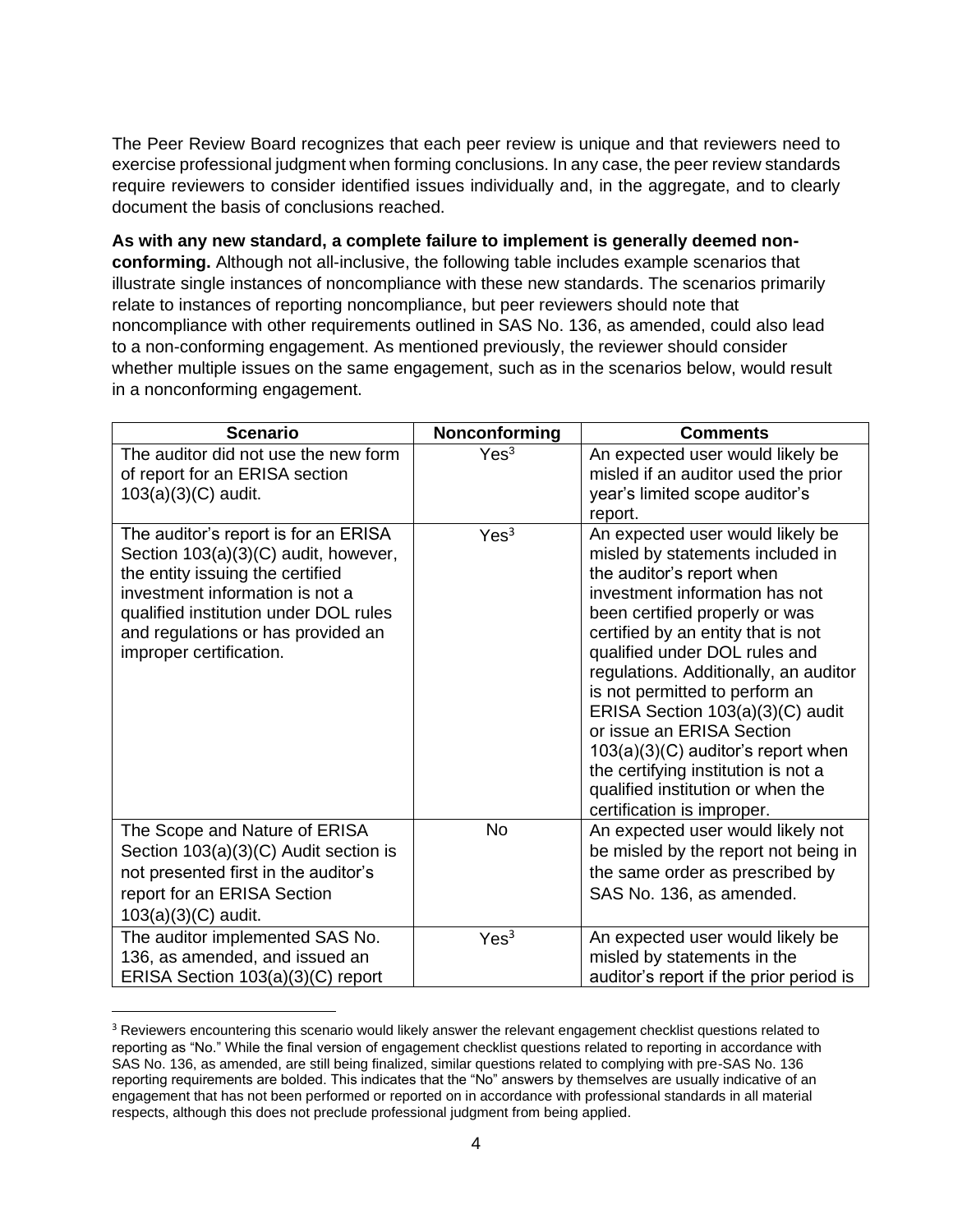| <b>Scenario</b>                                         | Nonconforming | <b>Comments</b>                       |
|---------------------------------------------------------|---------------|---------------------------------------|
| for comparative financial statements.                   |               | not properly addressed. In this       |
| In the prior year, the auditor                          |               | situation the auditor could have      |
| disclaimed an opinion on the                            |               | included an "other matter"            |
| financial statements because a                          |               | paragraph or attached both the old    |
| limited scope audit was performed. In                   |               | and new audit reports to the          |
| the current year's audit, the auditor                   |               | financial statements, among other     |
| did not do one of the following:                        |               | options.                              |
| perform procedures required                             |               |                                       |
| by SAS No. 136 on the prior                             |               |                                       |
| year's financial statements                             |               |                                       |
| reference the disclaimer of                             |               |                                       |
| opinion in an other-matter                              |               |                                       |
| paragraph in the current                                |               |                                       |
| year's auditor's report,                                |               |                                       |
| update the auditor's report in                          |               |                                       |
| accordance with AU-C sec.                               |               |                                       |
| 703.86                                                  |               |                                       |
| attach the prior year's                                 |               |                                       |
| auditor's report to the                                 |               |                                       |
| financial statements, or                                |               |                                       |
| otherwise properly address<br>$\bullet$                 |               |                                       |
| the prior period.                                       |               |                                       |
| The auditor's report does not include                   | <b>No</b>     | An expected user would likely not     |
| management's responsibilities to:                       |               | be misled as to what                  |
| Maintain a current plan<br>$\bullet$                    |               | management's responsibilities are     |
| instrument, including all plan                          |               | versus the auditor's responsibilities |
| amendments                                              |               |                                       |
| Administer the plan, and                                |               |                                       |
| determine that the plan's                               |               |                                       |
| transactions that are                                   |               |                                       |
| presented and disclosed in                              |               |                                       |
| the financial statements                                |               |                                       |
| are in conformity with the                              |               |                                       |
| plan's provisions, which                                |               |                                       |
| includes maintaining sufficient                         |               |                                       |
| records with respect to each<br>of the participants, to |               |                                       |
| determine the benefits due or                           |               |                                       |
| which may become due to                                 |               |                                       |
| such participants                                       |               |                                       |

If the firm you are reviewing is struggling in this area, consider encouraging them to check out the [103\(a\)\(3\)\(C\) resource center](https://www.aicpa.org/resources/download/erisa-section-103-a-3-c-audits)</u> or the [SAS No. 136 \(AU-C section 703\) resource center](https://www.aicpa.org/resources/article/sas-no-136-au-c-section-703-resource-center) from the Employee Benefit Plan Audit Quality Center (EBPAQC)! Exclusive for EBPAQC members, these have a host of great resources including:

- An 103(a)(3)(C) audit primer
- Common deficiencies in ERISA Section 103(a)(3)(C) audit certifications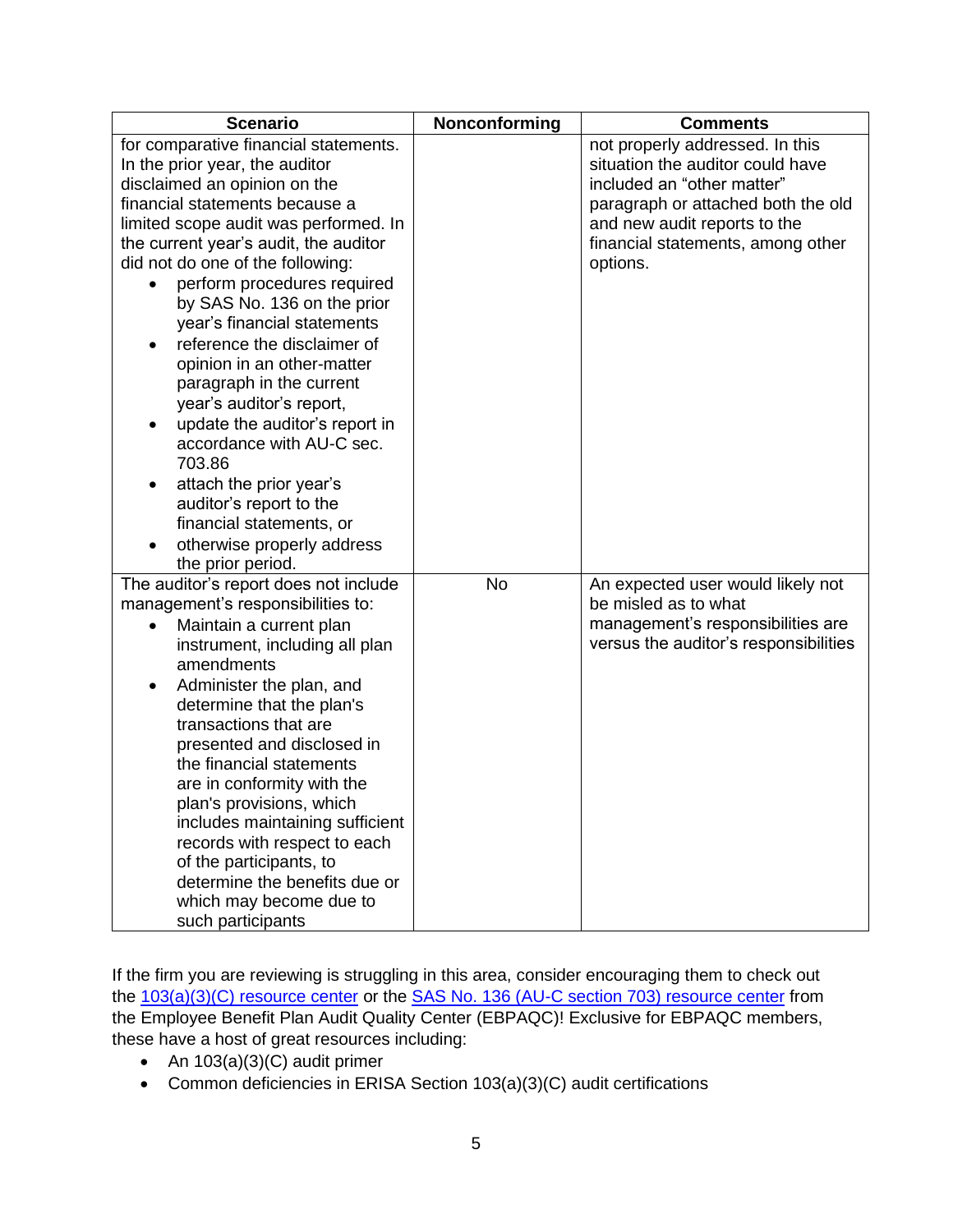- A tool for plan management that outlines conditions for plan management to elect an ERISA Section 103(a)(3)(C) audit
- A documentation tool for the auditor's evaluation of management's assessment of an ERISA Section 103(a)(3)(C) audit certification
- FAQs for the new employee benefit plan auditing standard
- Client discussion tools for SAS No. 136

Finally, the AICPA's financial reporting center has [illustrative auditor's reports for initial year of](https://www.aicpa.org/content/dam/aicpa/interestareas/frc/auditattest/downloadabledocuments/sas-136-illustrations.pdf)  [implementation of SAS No. 136](https://www.aicpa.org/content/dam/aicpa/interestareas/frc/auditattest/downloadabledocuments/sas-136-illustrations.pdf) available for free!

### [Back to top](#page-0-2)

### <span id="page-5-0"></span>**Governmental articles**

### <span id="page-5-1"></span>**Are your Peer Review clients performing new Yellow Book services?**

The AICPA estimates that funding related to Coronavirus aid and relief will result in several thousand new single audits or other engagements performed under *Government Auditing Standards* (also referred to as the Yellow Book and GAGAS). Your peer review clients may be asked to perform their first Yellow Book engagement as their clients navigate the requirements of federal funding. Yellow Book engagements are highly specialized engagements that build on AICPA standards and add additional requirements issued by the U.S. Government Accountability Office (GAO).

If your peer review client performs a Yellow Book engagement it will be required to have a system review, which includes a review of at least one Yellow Book engagement.

As you plan your upcoming peer reviews, we encourage you to:

- Talk to your peer review clients about whether they have performed, been engaged to perform, or expect to be engaged to perform a single audit or other compliance attestation engagement under Yellow Book with respect to the receipt of federal funds
- Consult with the administering entity if there are reasons to believe the firm's list of engagements is not complete
- Consider whether the types of federal funding received affect planning or require additional emphasis in the current review, as applicable
- Determine if other procedures are necessary in the circumstances

For more information on Yellow Book engagements, consider the following resources:

- To view the 2018 Yellow Book, [GAO Yellow Book web page](https://www.gao.gov/yellowbook)
- For Yellow Book practice aids and tools, AICPA's [Governmental Audit Quality Center,](https://us.aicpa.org/interestareas/governmentalauditquality/resources/auditpracticetoolsaids/yellowbookaudittoolsandaids) including [Archived GAQC web events](https://us.aicpa.org/interestareas/governmentalauditquality/resources/archivedmemberwebevents-auditingstandards.html)
- <span id="page-5-2"></span>• For an AICPA independence comparison, Independence rules comparison: AICPA and *[Government Auditing](https://us.aicpa.org/content/dam/aicpa/interestareas/professionalethics/resources/tools/downloadabledocuments/56175896-gaocomparison2022.pdf) Standards*

# [Back to top](#page-0-2)

#### **Yellow Book engagements subject to selection**

Legislation in response to the COVID-19 pandemic has provided historic levels of federal funding to states and localities, not-for-profits, and other entities. With this new funding, many organizations are finding themselves subject to a single audit or other compliance attestation engagements performed under *Government Auditing Standards*, commonly referred to as generally accepted government auditing standards (GAGAS) or the Yellow Book, for the first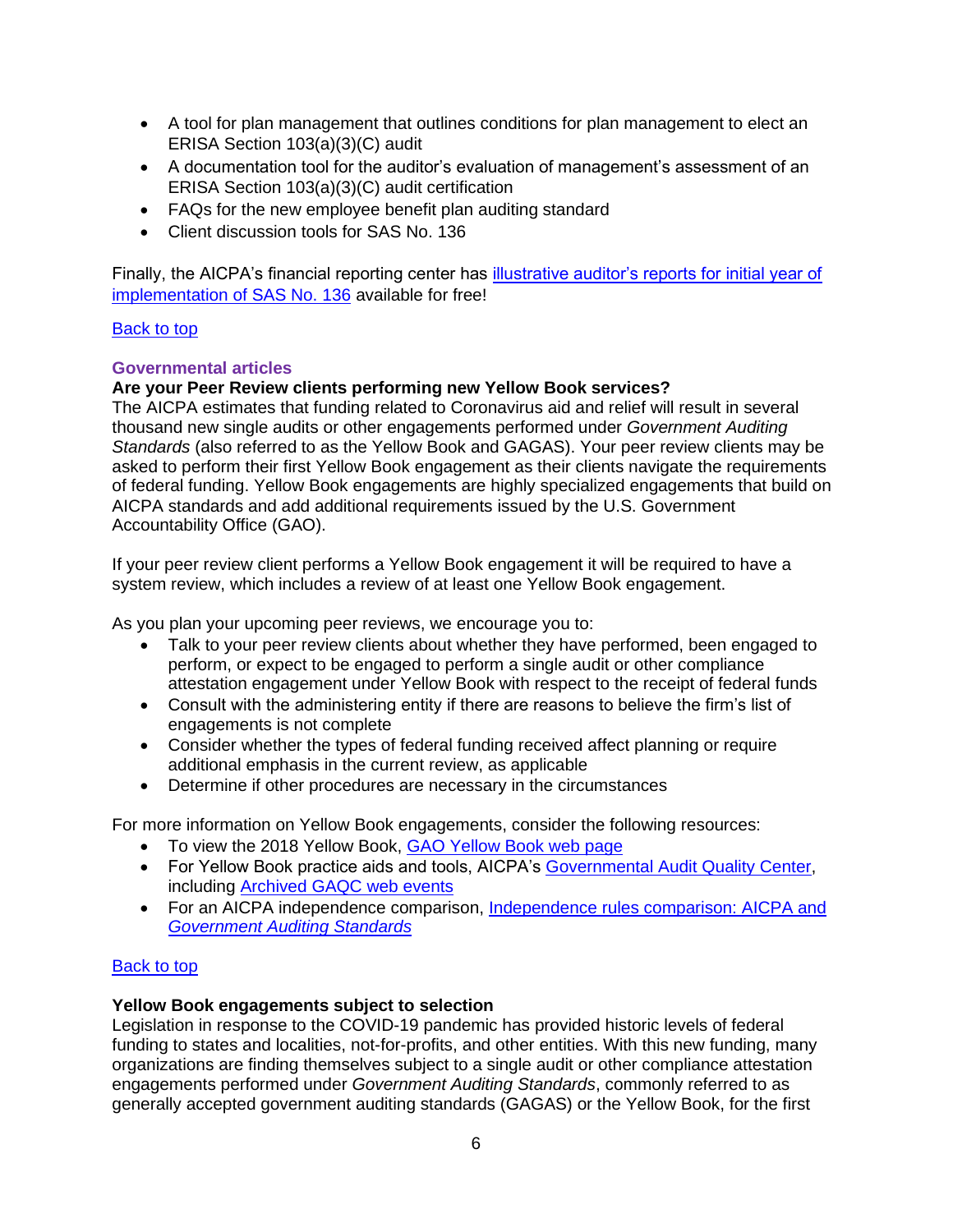time. A common question peer reviewers are asking AICPA peer review staff is related to selection of an initial Yellow Book engagement with a year-end after a firm's peer review year. While selection of such an engagement is not appropriate under peer review standards, there are some considerations that would need to be made in such circumstances.

# *Discuss your clients' Peer Review year-end and due date*

Paragraph .A43 of PR-C section 100 indicates that ordinarily a firm should maintain the same year-end on subsequent peer reviews. However, circumstances may arise that may influence a firm to want to request a change to its peer review year-end or request a due date extension. Talk to your peer review clients during planning about the appropriateness of their peer review year-end and due date. Factors to consider include, but are not limited to:

- Nature of practice in high-risk areas subject to peer review
- Due dates for single audits are generally nine months from the financial statement yearend
	- o The Data Collection Form and reporting package are required to be submitted within the earlier of 30 calendar days after receipt of the auditor's report(s) or nine months after the end of the audit period [2 CFR 200.512]
- With the current peer review due date, would the engagements be complete at the time the review is due
- If the firm has a large tax practice, think about if the current peer review due date allows the firm to have the peer review after busy season

The firm may also consult their state board of accountancy or other regulatory bodies to consider the impact on licensing or other requirements.

# *Consider the firm's quality control policies and procedures*

If your peer review client was engaged to perform its first Yellow Book engagement during the peer review year, determine if the appropriate structures are in place at the firm to facilitate the successful performance of the engagement. A sampling of the quality control policies and procedures (QCPP) for a Yellow Book practice include:

- *Client Acceptance and Continuance* Whether engagement personnel have an adequate level of competency before accepting the engagement, have access to sufficient technical resources, and that appropriate ongoing continuing professional education (CPE) is provided to staff in this highly specialized field.
- *Human Resources* What criteria is in place for determining personnel to be assigned to Yellow Book engagements, including partners, and whether the firm's QCPP is appropriately designed to require specialized CPE in specialized areas. See additional considerations in the following subsection, "Expertise, competence, and continuing professional education."
- *Engagement Performance-* Is the criteria for performing engagement quality control review appropriate in the circumstances and does the firm intend to engage a third party for assistance?
- *Monitoring-* Does the firm have appropriate parties possessing current experience and knowledge of the accounting and auditing practices specific to single audits to monitor performance?
- *Relevant Ethical requirements* Does the firm understand and have appropriate policies and procedures to address ethical requirements in the Yellow Book, including the additional requirements as it relates to performing nonaudit services?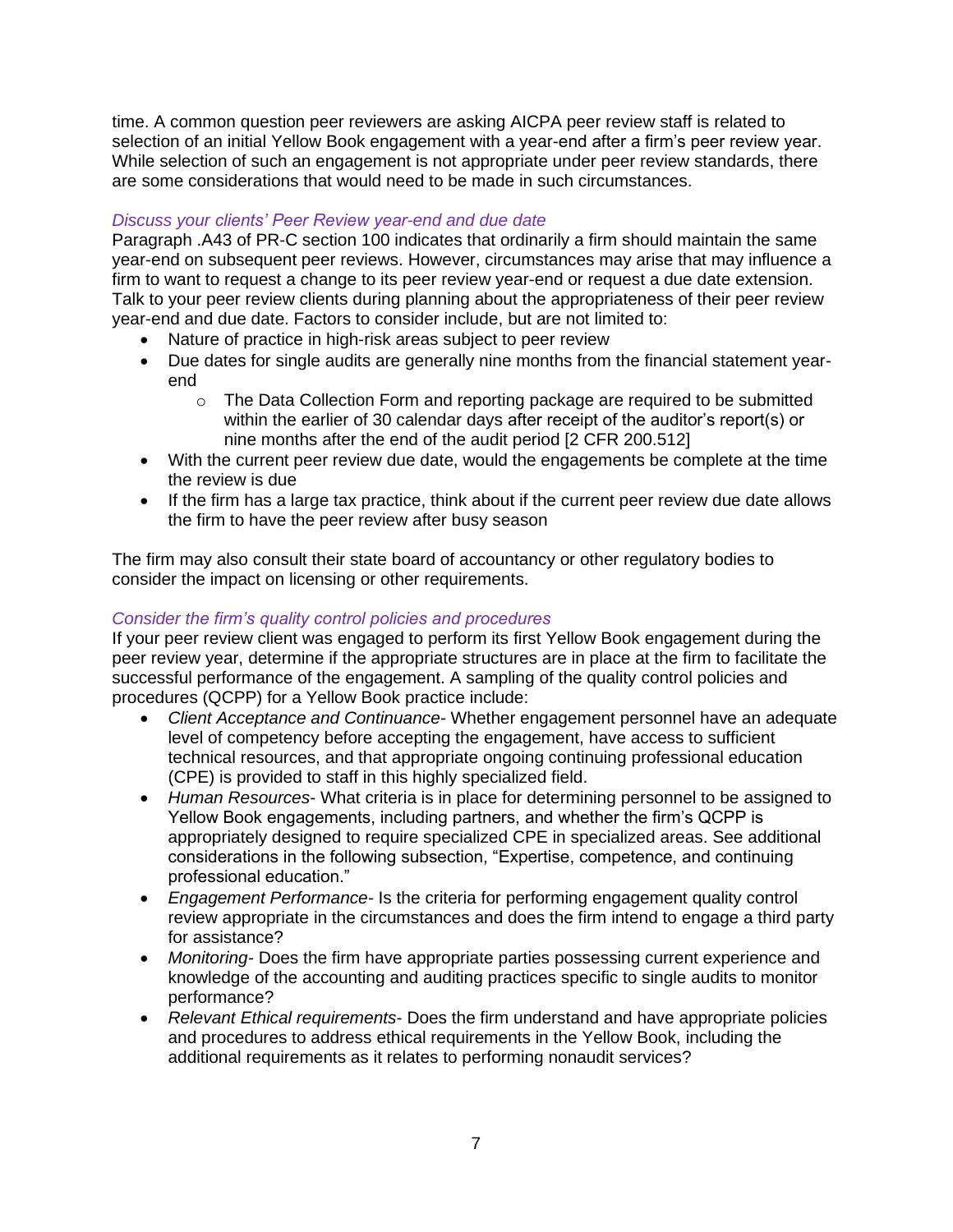If the firm didn't appropriately design or perform procedures on its QCPPs consider the nature, timing, and extent of the firm's involvement with Yellow Book engagements when determining the impact on the peer review. Keep in mind, the goal of the peer review program is to be remedial and assist firms in performing quality work.

# *Expertise, competence, and continuing professional education*

The auditor must assign auditors with the competence needed to conduct the engagement in accordance with GAGAS. Competence is the knowledge, skills, and abilities obtained from education and experience, necessary to conduct the GAGAS engagement. The *[2018 Yellow](https://www.gao.gov/products/gao-18-568g)  [Book](https://www.gao.gov/products/gao-18-568g)* establishes requirements reviewers will need to consider when a reviewed firm is performing its first audit pursuant to GAGAS. Key requirements to consider include, but are not limited to:

- *Paragraph 4.02*: Auditors must assign auditors to conduct the engagement who before beginning work on the engagement **collectively** possess the competence needed to address the engagement objectives and perform their work in accordance with GAGAS.
- *Paragraph 4.03*: Auditors must assign auditors who possess the competence needed for their assigned roles **before beginning work** on the engagement.
	- $\circ$  Competence may come from various sources including prior experience, CPE matter, or obtaining certain certifications.
- *Paragraph 4.16*: Auditors who plan, direct, perform engagement procedures for, or report on the engagement should complete at least 80 hours of CPE in every two-year period, including at least 24 hours in subject matter directly related to the environment in which the audited entity operates.
	- $\circ$  Determining whether CPE qualifies for the 24-hour requirement is a matter of professional judgement.
	- $\circ$  Auditors hired or assigned to a GAGAS engagement after the beginning of the 2-year CPE period may complete a prorated number of CPE hours.
- *Paragraph 5.43*: Auditors should perform monitoring procedures that enable it to assess compliance with professional standards and ensure individuals performing monitoring have sufficient expertise and authority within the organization.

The application guidance to the Yellow Book requirements can be useful in assisting reviewers determine if auditors met the requirements required by the 2018 Yellow Book.

# *"Step-Up" review reminder*

If your peer review client, after the year-end of its engagement review, performs any engagement that would have required the firm to have a system review (such as a Yellow Book engagement), the firm should 1) immediately notify the administering entity and 2) undergo a system review. The system review will ordinarily be due 18 months from the year-end of the engagement requiring a system review or by the firm's next due date, whichever is earlier (see paragraph .31 of PR-C section 100).

For additional questions contact the technical hotline at 919.402.4502, option 3, or [prptechnical@aicpa.org.](mailto:prtechnical@aicpa.org)

# [Back to top](#page-0-2)

# <span id="page-7-0"></span>**Peer Review extension FAQs**

Yellow Book compliance with peer review timing requirements remains a focus point during the COVID-19 pandemic and often leads to discussions during the peer review, technical review,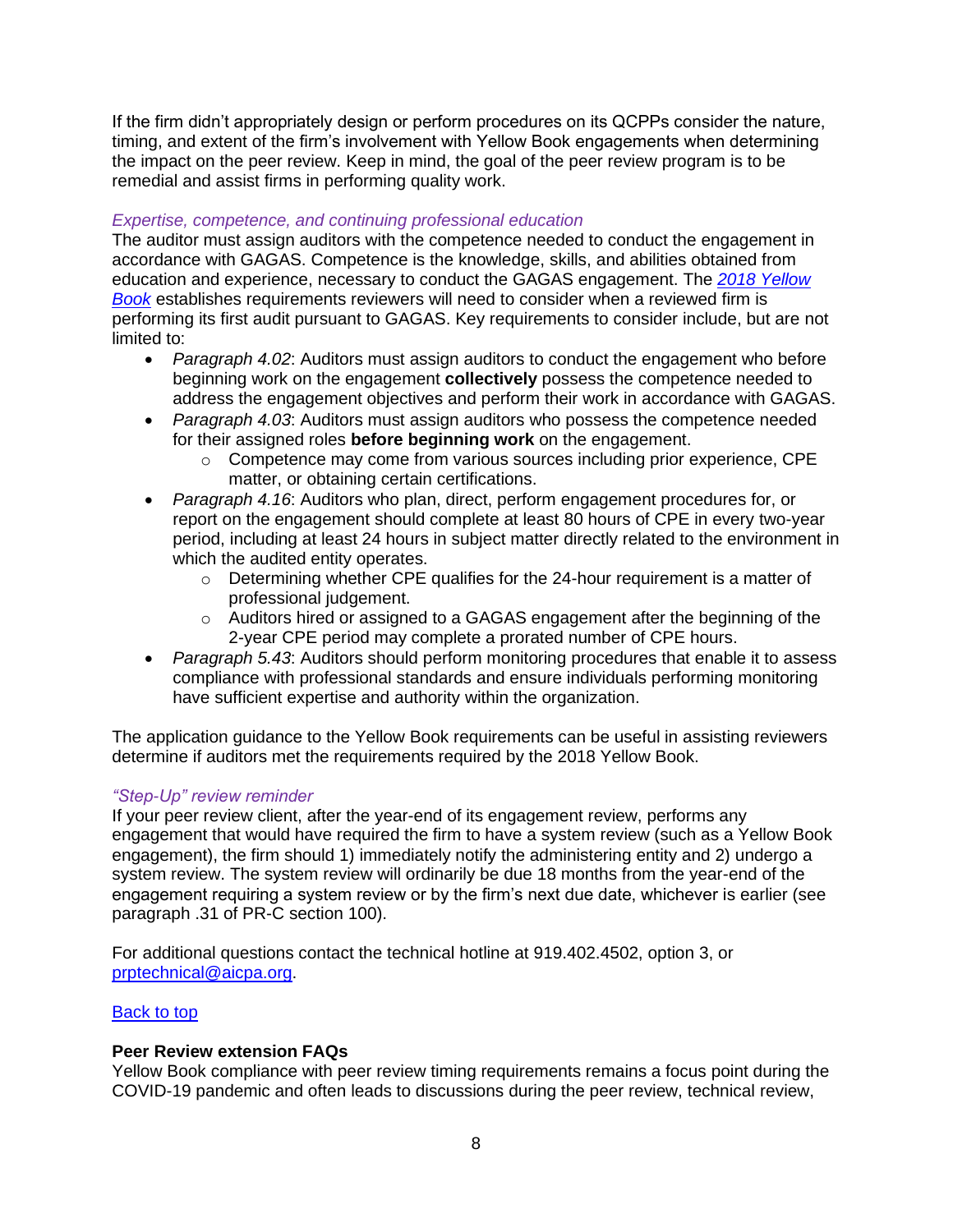and review acceptance process. The questions below summarize the most common inquiries received by peer review staff relating to peer review extensions and provide considerations based on the 2018 Yellow Book requirements.

The examples provided are intended to assist the peer reviewer in determining whether there is a departure from professional standards and the impact of that departure on the peer review. However, examples cannot contemplate every circumstance a peer reviewer might face and are not a substitute for professional judgement.

#### Is a Yellow Book engagement nonconforming if the firm did not have a peer review performed timely?

If a firm is performing engagements subject to GAGAS and the firm does not have a peer review performed timely (ordinarily every three years), the engagements would likely be classified as not performed or reported on in accordance with the requirements of applicable professional standards in all material respects (nonconforming) for purposes of the AICPA Peer Review Program.

The 2018 Yellow Book [2018 GAS par. 5.60] does not explicitly indicate a three-year peer review requirement, but rather indicates the firm should comply with the recognized organization's (AICPA) peer review requirements [2018 GAS par. 5.61], which is generally to have a peer review performed every three years (with consideration of approved extensions) per paragraph .22 of PR-C section 100.

Due to the pandemic, the U.S. Government Accountability Office (GAO) provided a blanket approval of all AICPA/Administering Entity (AE) extensions granted during the Peer Review Board's automatic extension period in 2020. AE extensions *granted after* September 30, 2020, that exceed three months beyond the firm's due date (including three months beyond blanket approval extensions), still require concurrence from the GAO [2018 GAS par. 5.64].

Firms that do not obtain approved extensions, or are deemed by the AE as not cooperating, would be out of compliance with both peer review and Yellow Book requirements.

If a firm did not comply with the peer review timing requirement, but properly considered the impact on GAGAS engagements (documented consideration of whether a modified compliance statement in the GAGAS audit report was necessary) as required [2018 GAS par. 2.17- 2.19], the peer reviewer would likely not deem those engagements as nonconforming as the firm appropriately addressed the issue in conformity with professional standards prior to the peer review. If the proper considerations were not made or documented, the peer reviewer would need to evaluate the degree of the departure (e.g., consider the tardiness of the peer review without an approved AE or GAO extension) to determine if those engagements are nonconforming. For example, two months may be evaluated differently than an entire year late.

### When should I issue a peer review finding or report deficiency for noncompliance with the peer review timing requirement?

In light of the preceding question and response, a peer reviewer needs to evaluate a firm's system of quality control and compliance with it and the peer review standards in determining whether a finding or deficiency exists. Even if all of a firm's GAGAS engagements are deemed nonconforming, the answer will depend on other factors. For example, consider if the firm performs 100 audits but very few are engagements subject to GAGAS. In this situation, although the firm must address the nonconforming engagement(s), this situation would likely not result in a deficiency. The reviewer must consider the firm's Yellow Book practice in relation to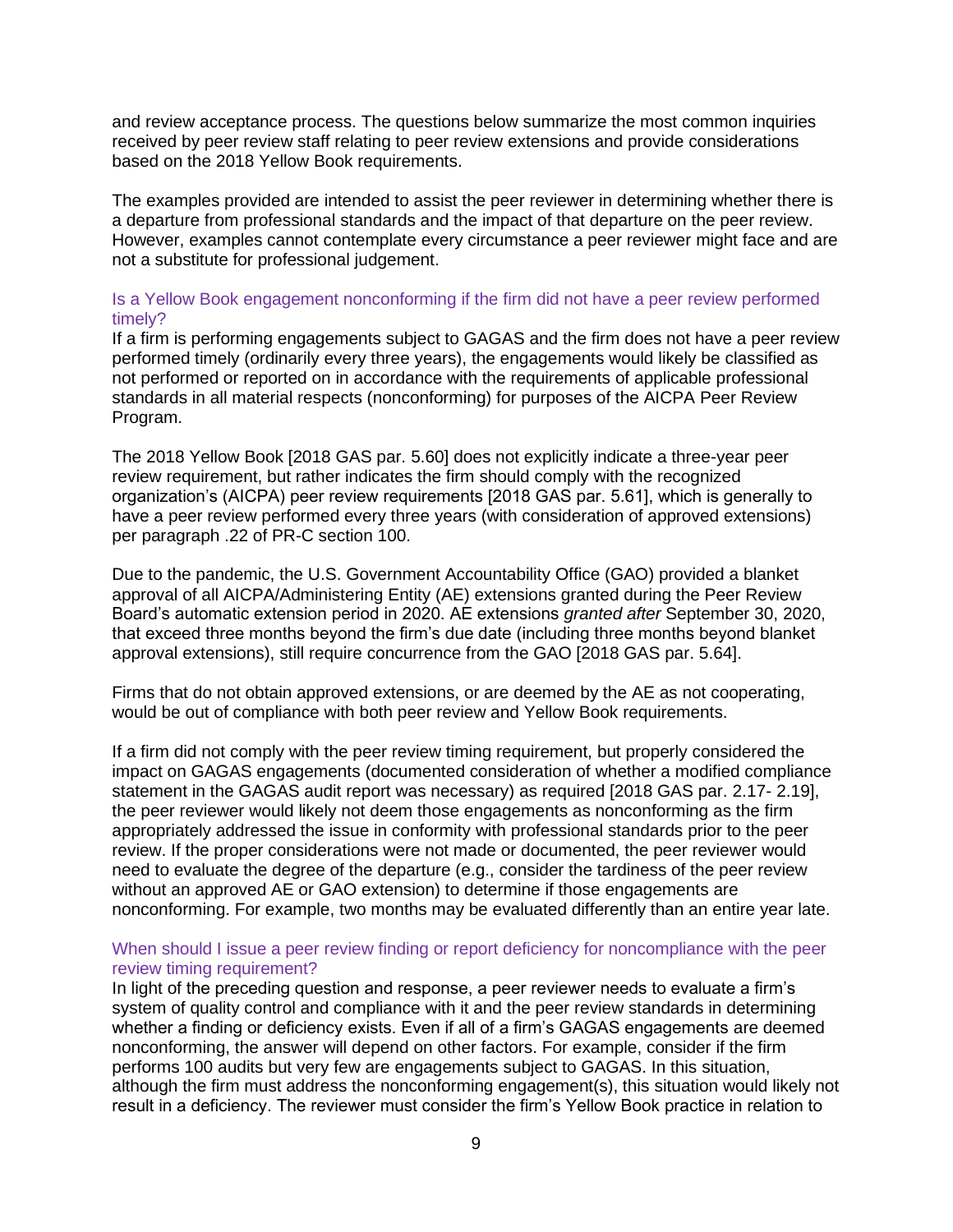the practice as a whole and could determine a Pass with Deficiency (or Fail) report is appropriate.

If the firm modified the GAGAS compliance statement in the audit report in accordance with GAS paragraph 2.17b(1) and indicates that the firm did not comply with the peer review requirement, should a peer reviewer conclude the engagement is conforming? If the firm modifies the GAGAS audit report in accordance with 2.17b(1), this aspect of the audit would be in compliance with professional standards and thus would likely not be deemed as nonconforming for this reason.

If a firm is behind significantly (for example, more than 4 years since the prior peer review), would the engagements still be conforming with the modification of the GAGAS compliance statement in the audit report as indicated in GAS paragraph 2.17b?

If the firm is that delinquent, it is unlikely it received appropriate extension approval(s) and likely was not cooperating with the AICPA Peer Review Program. However, with the appropriate disclosure in the GAGAS audit reports, that would not be a reason to cause the engagements to be nonconforming. However, even if engagements are deemed conforming that doesn't preclude the possibility of a finding or deficiency for the firm's failure to comply with monitoring or professional regulatory requirements, for example. This would depend on the facts and circumstances.

#### [Back to top](#page-0-2)

### <span id="page-9-0"></span>**HUD matters**

One of the more common departures from standards found by peer reviewers of the U.S. Department of Housing and Urban Development (HUD) audit engagements is inadequate documentation related to the electronic submission process of financial and compliance data performed by the auditor under the AICPA Statements on Standards for Attestation Engagements for Agreed-Upon Procedures (AUP). Many firms do not realize that this AUP engagement is a separate engagement that requires a separate engagement letter, representation letter, etc. As a result, peer reviewers have noted inadequate documentation and support for the AUP performed that should support the AUP report issued by the firm.

The *[Consolidated Audit Guide For Audits of HUD Programs](https://www.hud.gov/program_offices/administration/hudclips/handbooks/oigh/2000.4)* indicates:

That if the program being audited requires electronic submission of the financial and compliance data to HUD, the responsibilities of the auditor and the auditee should be included as follows:

a. The auditee is responsible for making the electronic submission to HUD. b. The auditor under a separate agreed-upon procedure engagement is responsible for

applying procedures to ensure that the data submitted agree with the auditee's hardcopies of the supporting documentation. [HUD chapter 1, paragraphs 1-5]

#### *Peer Reviewer considerations*

Peer reviewer considerations when reviewing HUD engagements include, but are not limited to:

- Attestation engagements performed under *Government Auditing Standards* (GAS) would require a firm to have a system review per paragraph .09 of PR-C section 100.
- An audit or attestation engagement subject to GAS is eligible to fulfill the GAS mustselect requirements (see PR-C section 210, Appendix C *—* Additional Requirements for Must-Select and Must-Cover Engagements).
	- $\circ$  The reviewer would need to consider whether selection of the attestation engagement instead of an audit subject to GAS, as applicable, would be the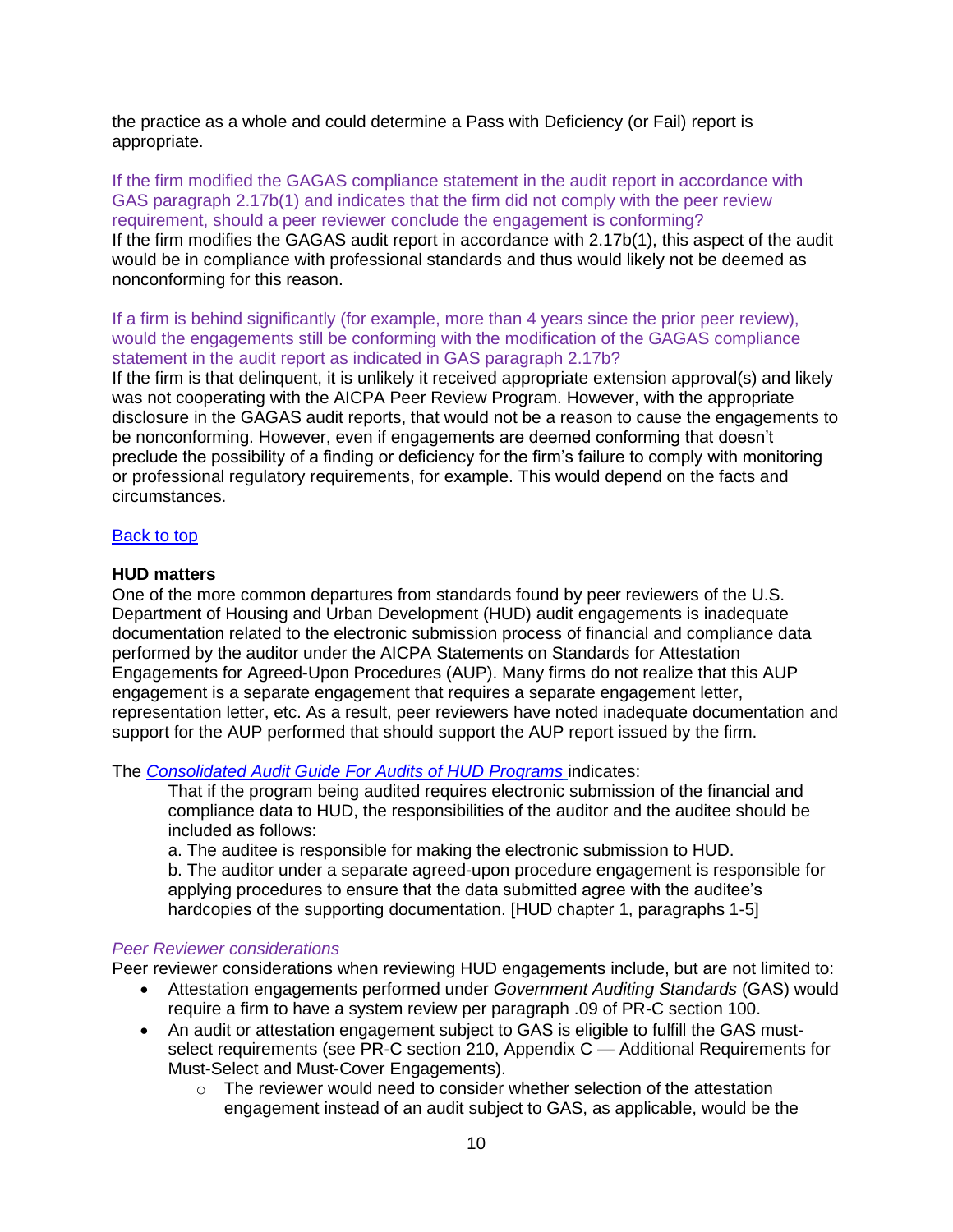most appropriate selection based on the peer review risk assessment and document that assessment in the Summary Review Memorandum (SRM).

- $\circ$  If the firm also performs engagements of entities subject to the Single Audit Act, the reviewer would need to at least review the compliance audit requirements of such an engagement.
- When there are HUD audit engagements, reviewers would need to inquire with the firm as to whether an AUP report was required. If it is determined that the firm did issue an AUP report, the reviewer would need to review the firm's Peer Review Information (PRI) form in PRIMA to make sure the "Attestation Engagements (Examination, Review, or Agreed-upon Procedures under GAS)" (level of service code 26) is marked as being "performed." If this level of service code is not marked, the reviewer would need to either
	- o request the firm to update its PRI or,
	- o the reviewer could update the PRI in PRIMA and send to the firm for approval.
- The Review Summary in PRIMA would need to separately identify the AUPs associated with the HUD audit engagement in the "Attestation Engagements (Examination, Review, or Agreed-upon Procedures under GAS)" section.
	- $\circ$  The firm's hours that relate to the AUP portion of the HUD engagement would need to be reflected in the column "Population Hours" in the row, "Attestation Engagements (Examination, Review, or Agreed-upon Procedures under GAS)."
		- **.** If the firm doesn't capture the AUP hours separately from the audit engagement, the firm could provide an estimate or leave the column blank.
	- $\circ$  The reviewer would need to utilize the "Additional Comments Regarding Engagement Selection" section appearing after the Scope and Results of Engagements in PRIMA to provide further explanation about the firm's engagements, as needed.
- The "Report on the Firm's System of Quality Control," in the Required Selections and Considerations section, should indicate "engagements performed under *Government Auditing Standards*" when the peer reviewer reviewed both the HUD audit engagement and AUP.

The Governmental Audit Quality Center (GAQC) offers the following advice in **GAQC Alert No.** [431](https://us.aicpa.org/interestareas/governmentalauditquality/newsandpublications/gaqcalert/2021gaqcarchivedalerts/gaqcalertno431) for practitioners as it relates to the required AUP engagement and out-of-date AUP report templates. Practitioners are advised to proceed with clicking "Submit" to process the electronic AUP reports so that auditees are able to meet their submission requirement. However, we also recommend that practitioners issue a separate AUP report that reflects the requirements of the updated attestation standards for AUP engagements and provide it to the client. Being able to support that an AUP report was issued in accordance with the standards will assist practitioners in the event the AUP engagement is selected as part of your internal inspection process, a peer review, or a federal quality control review.

#### *Considerations during the Peer Review acceptance process*

Considerations of technical reviewers and report acceptance body members during the peer review acceptance process include, but are not limited to:

- If it is determined that the firm did issue an AUP report, confirm that the PRI form and Scope and Results of Engagements in PRIMA reflects the firm's performance of AUPs under GAS when there are HUD audit engagements before presenting the review to a RAB, as firms cannot update their PRI after a committee letter is issued.
- Consider if the team captain appropriately addressed the unique risks associated with all GAS engagements in the team captain's risk assessment.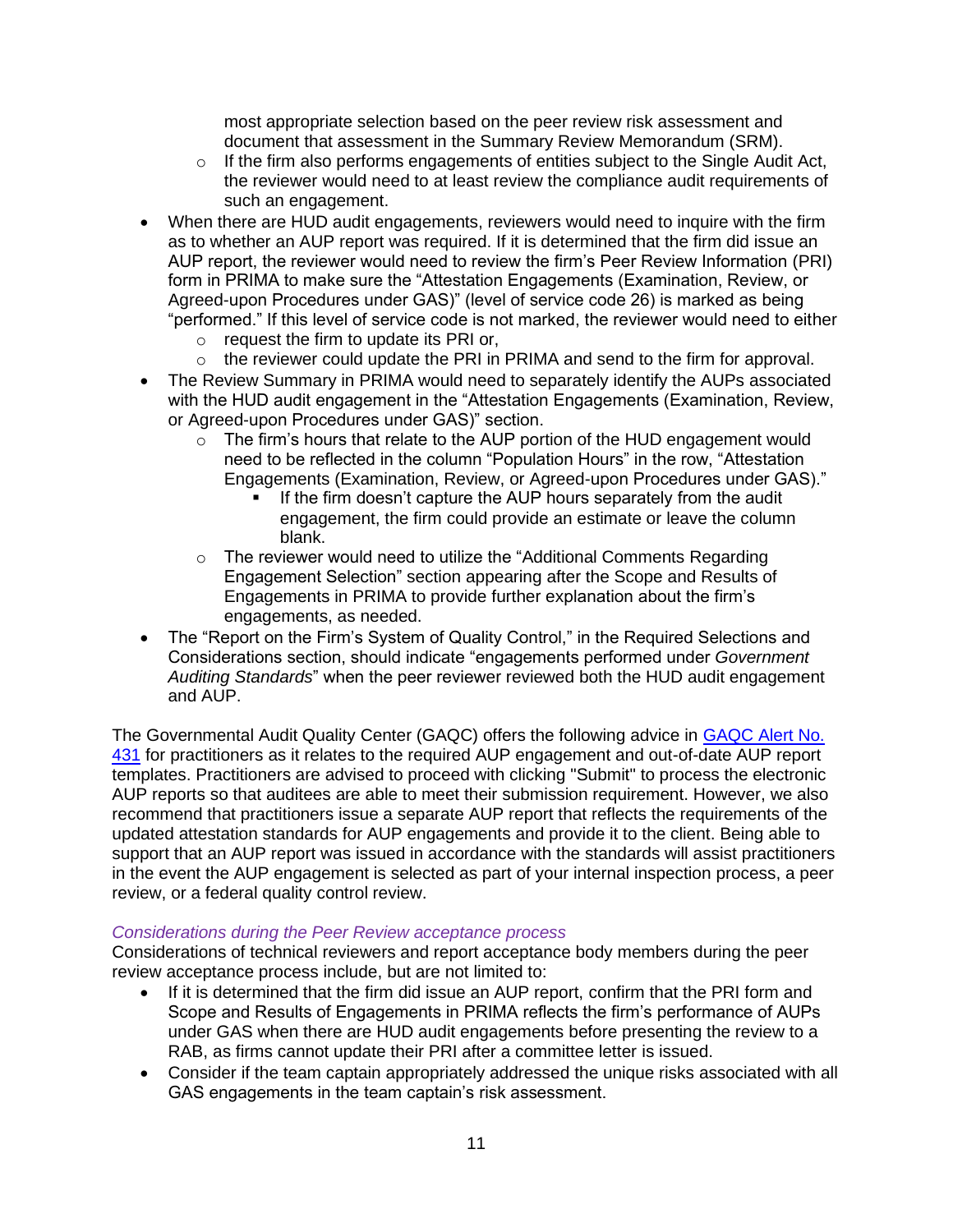• Evaluate whether the scope of the review, including a cross section of GAS engagements and the firm's other accounting and auditing engagements, provides a sufficiently comprehensive basis to conclude on the adequacy of the firm's system of quality control and compliance with that system.

Reviewers are encouraged to visit the to the **GAQC HUD Information page to access resources** relating to HUD engagements, including its [Directory of Helpful Web Sites.](https://www.aicpa.org/interestareas/governmentalauditquality/resources/hudinformation/hudinformationdirectoryofhelpfulwebsites.html)

## [Back to top](#page-0-2)

### <span id="page-11-0"></span>**Additional resources and tools for Reviewers and Auditors**

The Governmental Audit Quality Center (GAQC) has developed resources that can assist reviewers in reviewing and performing engagements under *Government Auditing Standards* and single audits and to share with auditors, as applicable. (Please note that some GAQC resources are for members only). These resources include, but are not limited to:

- Practice aids related to the Provider Relief Fund program,
	- o HHS Audit Requirements for [For-Profit Entities with Awards for the Provider](https://www.aicpa.org/resources/download/auditing-for-profit-entities-with-prf-and-other-hhs-program-funding?utm_medium=email&utm_source=SFMC_RAVE&utm_campaign=GAQC21&utm_content=426022&AdditionalEmailAttribute2=AICPA&AdditionalEmailAttribute3=GAQC_Email_FEB25&AdditionalEmailAttribute4=FEB25_GAQC&AdditionalEmailAttribute5=)  [Relief Fund Program and Other HHS Programs](https://www.aicpa.org/resources/download/auditing-for-profit-entities-with-prf-and-other-hhs-program-funding?utm_medium=email&utm_source=SFMC_RAVE&utm_campaign=GAQC21&utm_content=426022&AdditionalEmailAttribute2=AICPA&AdditionalEmailAttribute3=GAQC_Email_FEB25&AdditionalEmailAttribute4=FEB25_GAQC&AdditionalEmailAttribute5=)
	- o [Audit Scope Considerations for Provider Relief Fund General and Targeted](https://www.aicpa.org/resources/download/prf-targeted-general-distributions-in-parent-subsidiary-relationships?utm_medium=email&utm_source=SFMC_RAVE&utm_campaign=GAQC21&utm_content=426022&AdditionalEmailAttribute2=AICPA&AdditionalEmailAttribute3=GAQC_Email_FEB25&AdditionalEmailAttribute4=FEB25_GAQC&AdditionalEmailAttribute5=)  [Distributions in Parent-Subsidiary Relationships](https://www.aicpa.org/resources/download/prf-targeted-general-distributions-in-parent-subsidiary-relationships?utm_medium=email&utm_source=SFMC_RAVE&utm_campaign=GAQC21&utm_content=426022&AdditionalEmailAttribute2=AICPA&AdditionalEmailAttribute3=GAQC_Email_FEB25&AdditionalEmailAttribute4=FEB25_GAQC&AdditionalEmailAttribute5=)
- [Tips for Auditors Taking on Single Audits](https://www.aicpa.org/resources/download/single-audit-tips-for-auditors?utm_medium=email&utm_source=SFMC_RAVE&utm_campaign=GAQC21&utm_content=426022&AdditionalEmailAttribute2=AICPA&AdditionalEmailAttribute3=GAQC_Email_FEB25&AdditionalEmailAttribute4=FEB25_GAQC&AdditionalEmailAttribute5=)
- [Tips for Organizations Subject to Single](https://www.aicpa.org/resources/download/tips-for-organizations-subject-to-single-audit-requirements?utm_medium=email&utm_source=SFMC_RAVE&utm_campaign=GAQC21&utm_content=426022&AdditionalEmailAttribute2=AICPA&AdditionalEmailAttribute3=GAQC_Email_FEB25&AdditionalEmailAttribute4=FEB25_GAQC&AdditionalEmailAttribute5=) Audit Requirements
- [Guidance on the Reporting of Certain COVID-19 Awards on an Accrual Basis SEFA](https://www.aicpa.org/resources/download/guidance-on-the-reporting-of-covid-19-awards-on-an-accrual-basis-sefa)
- [Governmental Illustrative Auditor's Reports](https://www.aicpa.org/resources/article/governmental-illustrative-auditors-reports)
- [GAQC: Archived Web Events](https://us.aicpa.org/interestareas/governmentalauditquality/resources/archived-web-events.html)
	- o 2021 Compliance Supplement and Single Audit Update
	- o Uniform Guidance Revisions: What You Need to Know
	- o Single Audit Lightning Round
	- o An Audit Primer for Auditors of For-Profit Entitles Receiving Provider Relief Funds
	- o OMB Supplement Addendum and the Latest COVID-19 Single Audit Implications
	- o Preparing for your First Single Audit: An Auditee Perspective

Reviewers are also encouraged to periodically check the [GAQC Resources page](https://us.aicpa.org/interestareas/governmentalauditquality/resources.html) to access any new resources added.

#### [Back to top](#page-0-2)

#### <span id="page-11-1"></span>**Reviewer resume verification process changes**

In the open session meeting on May 4, 2022, the AICPA Peer Review Board (Board) approved revisions to the reviewer resume verification process to rely on existing PRIMA functionality. As a result of this enhancement, administering entities (AEs) will no longer manually verify reviewer resumes every three years. However, AEs or the Oversight Task Force (OTF) of the Board may manually verify compliance with CPE requirements when circumstances warrant, such as oversight results or reviewer performance issues.

As a reminder, reviewers should update their reviewer resume annually to accurately to reflect qualifications, including recent industry experience. More frequent updates may be needed in certain situations such as the renewal of a reviewer's license, issuance of reports in new levels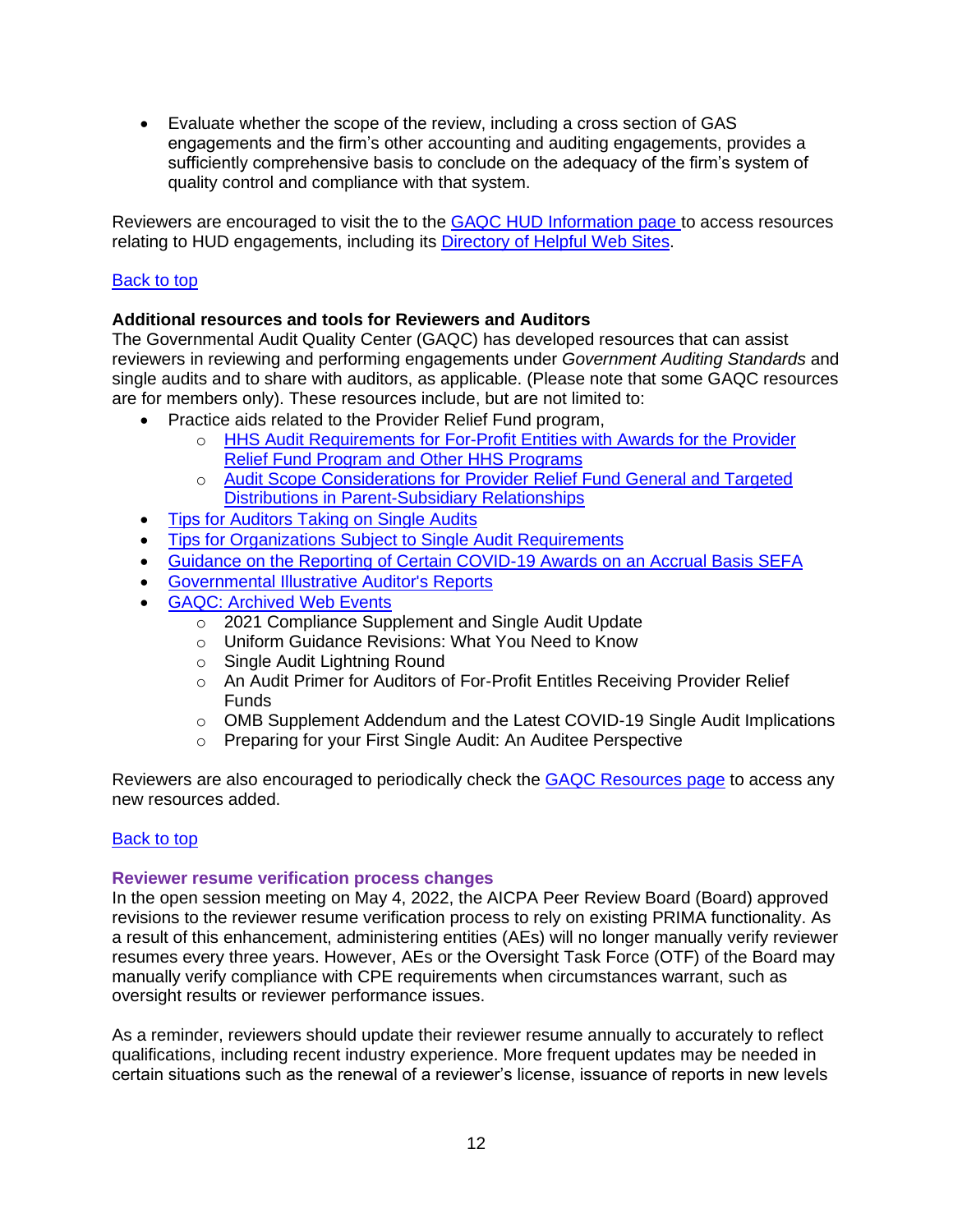of service, engagement types, or industries; changes in the firm that the reviewer is employed by or a partner of; and peer review continuing education courses taken.

### *Effective date*

For more information, refer to the May 4, 2022 [PRB open session materials.](https://us.aicpa.org/content/dam/aicpa/interestareas/peerreview/community/peerreviewboard/meetingminutes/downloadabledocuments/56175896-20220504-prb-open-materials.pdf)

### [Back to top](#page-0-2)

#### <span id="page-12-0"></span>**Capturing statistics in PRIMA when multiple engagements are involved**

A common question peer reviewers are asking AICPA peer review staff is related to completing the Review Summary in PRIMA and how to classify an engagement where there is both an audit and an agreed-upon procedures (AUP). As different standards are used, each engagement reviewed would need to be shown on one row in the Review Summary on the most specific row. For example, if the auditor is engaged by an entity to perform the annual audit under Statements on Auditing Standards and also report on tests of compliance with the entity's chart of accounts requirements in an AUP under Statements on Standards for Attestation Engagements (SSAEs), the Review Summary would indicate:

- An audit on the row titled "Other Audits Under Statements on Auditing Standards"
- An AUP subject to the SSAEs on the row titled "Agreed-upon Procedures Engagements"

Note that a single audit under the Uniform Guidance would appear on one row in the Review Summary on the row titled "OMB Single Audit Engagements." The Single Audit Act of 1984, as amended in 1996, refers to a "single audit" because it consolidates multiple individual audits of nonfederal entities required for each federal award into a single audit, encompassing both financial and compliance components. The Office of Management and Budget (OMB) has explained: "A single audit is intended to provide a cost-effective audit for nonfederal entities in that one audit is conducted in lieu of multiple audits of individual programs."

Refer to the PRIMA Help article, [Completing Engagement Summary on System Reviews,](https://prima.aicpa.org/prweb/sso?pyActivity=@baseclass.KMDisplayHelpPortal&KMHelpSiteName=PR%20Staff%20Helpsite&FromWSS=true&ArticleID=KC-315) for additional information.

#### <span id="page-12-1"></span>[Back to top](#page-0-2)

#### **Quick hits**

#### *Quality Management communication is important!*

The Auditing Standards Board recently approved Proposed Statements on Quality Management Standards – Quality Management: *A Firm's System of Quality Control* and *Engagement Quality Reviews* as well as Proposed Statement on Auditing Standards, *Quality Management for an Engagement Conducted in Accordance With Generally Accepted Auditing Standards.* The effective date for these standards is not until December 2025 as to, in part, allow peer reviewers to discuss the new requirements with their peer review clients and get the word out.

Peer review staff, ASB staff liaisons and volunteers from each group are working to develop resources and other training materials to help firms understand and implement these new standards. Additional materials are being developed for peer reviewers to help them perform assessments of a firm's system of quality management.

Be on the lookout for these items as they are published and be sure to alert your peer review clients that the new standards are coming!